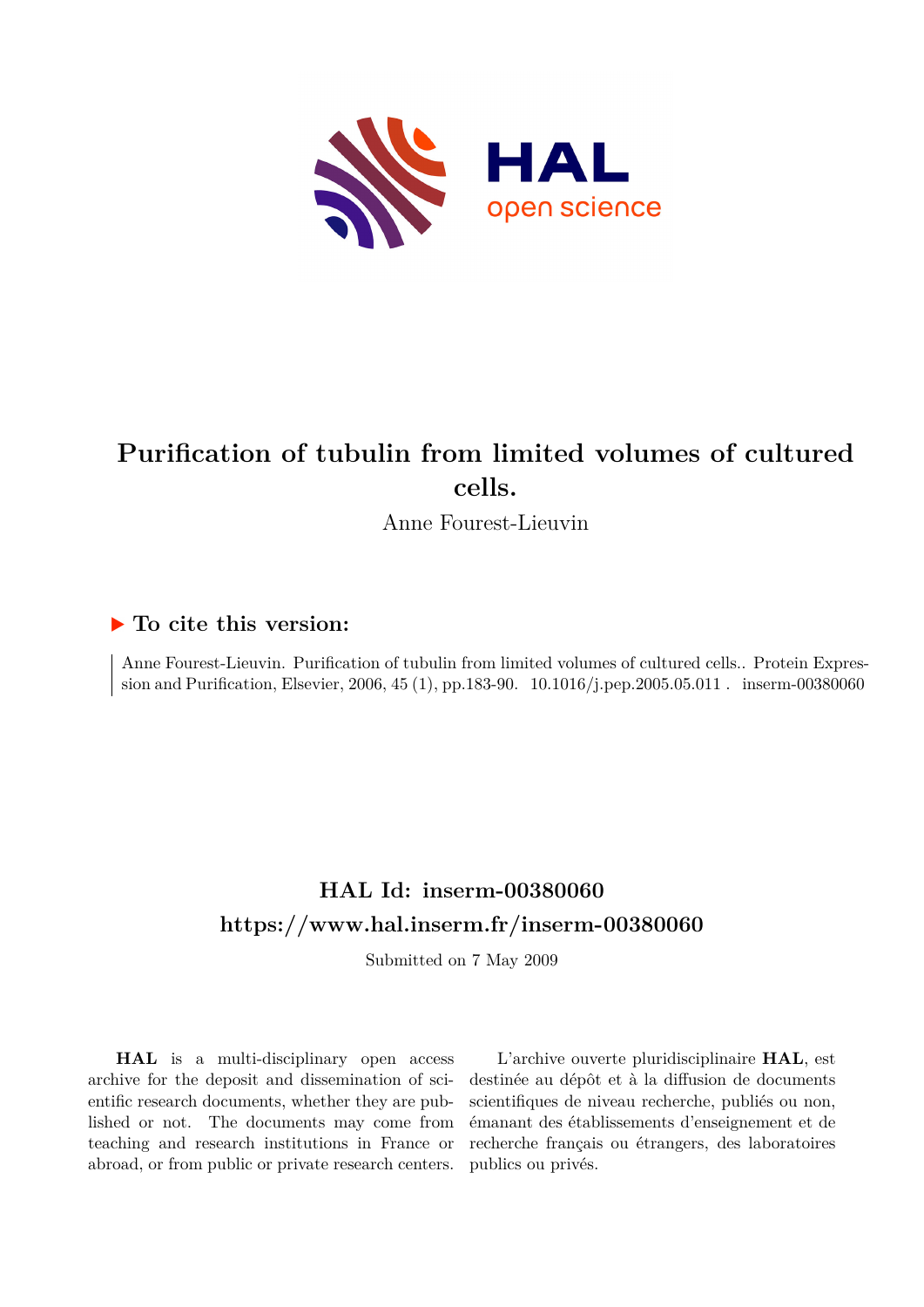# Purification of tubulin from limited volumes

## of cultured cells

**Anne Fourest-Lieuvin** 

Laboratoire du Cytosquelette, INSERM Unité 366, CEA, Grenoble, France

Correspondence: Dr. Anne Fourest-Lieuvin, Laboratoire du Cytosquelette, INSERM U366, DRDC/CS, CEA/Grenoble, 17 rue des Martyrs, 38054 Grenoble cedex 9, France. Tel 33-4- 3878-4325. Fax 33-4-3878-5057. E-mail: anne.fourest-lieuvin@cea.fr

Running title: Purification of tubulin from cultured cells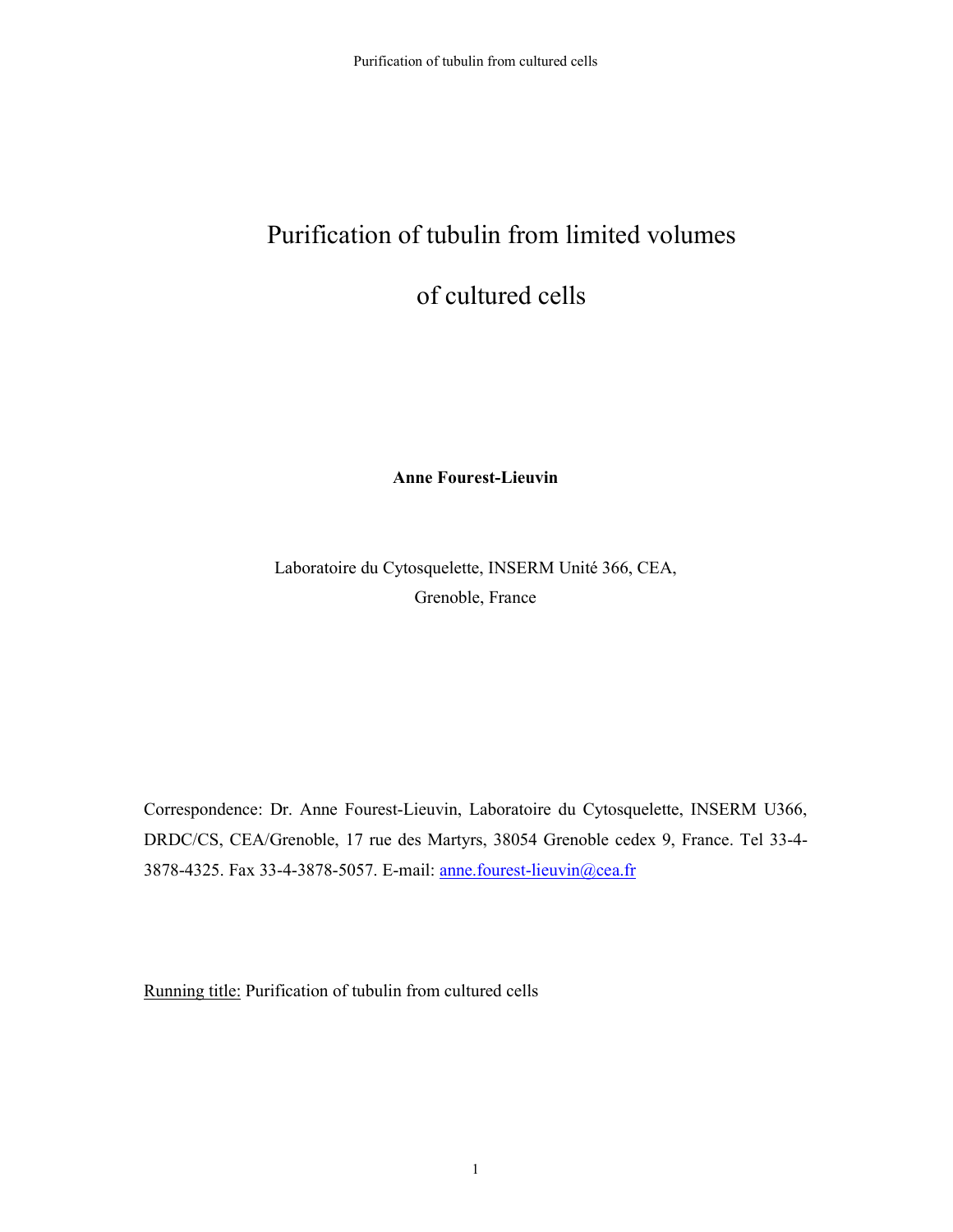#### **Abstract**

A method was designed to purify tubulin from limited volumes of cultured cells, which can be performed in less than 4 hours. The method is based on the preservation of intact microtubule arrays during cell lysis in a large volume of buffer, followed by disassembly of microtubules in a small volume of cold buffer. This allows a good enrichment in tubulin, which is then purified by one cycle of polymerisation/ depolymerisation and a cation exchange chromatography. Such a procedure has been employed successfully on suspension-cultured and on adherent HeLa cells. Tubulin obtained was ≥90% pure, assemblycompetent and composed of alpha/ beta I and alpha/ beta IV isotypes. Microtubules made with this tubulin displayed specific properties such as resistance to dilution, maybe related to their specific dynamic behaviour.

#### Keywords: tubulin/ microtubule/ purification/ HeLa

Abbreviations: MAPs, microtubule-associated proteins; HTub, tubulin purified from HeLa cells; PCTub, tubulin purified from bovine brain; PIPES, 1,4-piperazinediethanesulfonic acid; PMSF, phenyl-methyl-sulfonyl-fluoride.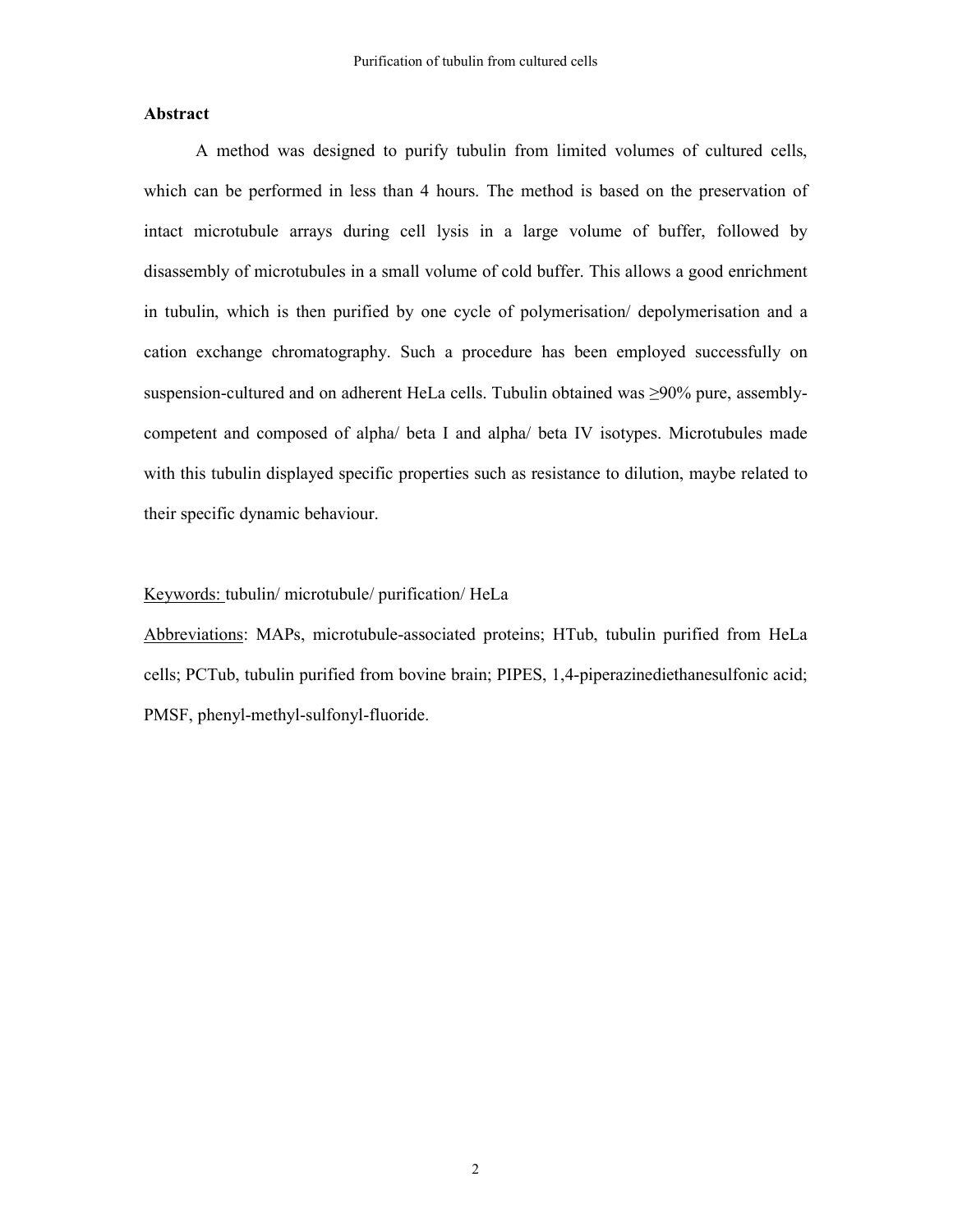#### **Introduction**

In all eukaryotic cells, the heterodimeric alpha/beta tubulin is the subunit of the microtubules and therefore plays a key role in intracellular positioning of organelles, in trafficking of vesicles, and in mitosis. According to its central role in cell functions, tubulin is tightly regulated by a variety of effectors associated either with microtubules or with the free tubulin pool [1]. Tubulin is also the target of many anti tumour drugs [2]. Therefore, purification of tubulin is required to study tubulin properties as well as its interactions with effectors and drugs.

Historically, most experiments have been carried out with tubulin purified from mammalian brain tissue [3-6]. The main reason was that tubulin is particularly abundant in brain tissue, where it represents about 20% of total proteins. Attempts to purify tubulin from other sources than brain tissue have faced two difficulties: the low abundance  $(\sim 3-4\%)$  of tubulin in many cell types, and the low amount of the starting material, comparing with the hundreds of grams common in brain preparations [7].

Three main methods to purify cultured cell tubulin have been described. The first one consisted in four successive cycles of polymerisation/ depolymerisation of cell tubulin followed by DEAE column chromatography [8, 9]. However, the yield of these preparations was relatively low because of the loss of tubulin at each polymerisation and depolymerisation step. The second method to purify cultured cell tubulin included the microtubule stabilising drug Taxol, in order to enhance tubulin polymerisation and yields of purified tubulin [10, 11]. Because of the presence of Taxol, this kind of purification rendered tubulin inadequate for experiments concerning tubulin dynamics and their regulations. A third method has been described, exhibiting better yields than the first method, without the use of Taxol. This method included as a first step of purification a rapid ion exchange fractionation, followed by an elution with sodium glutamate which preserves the tubulin molecule [7]. Using such a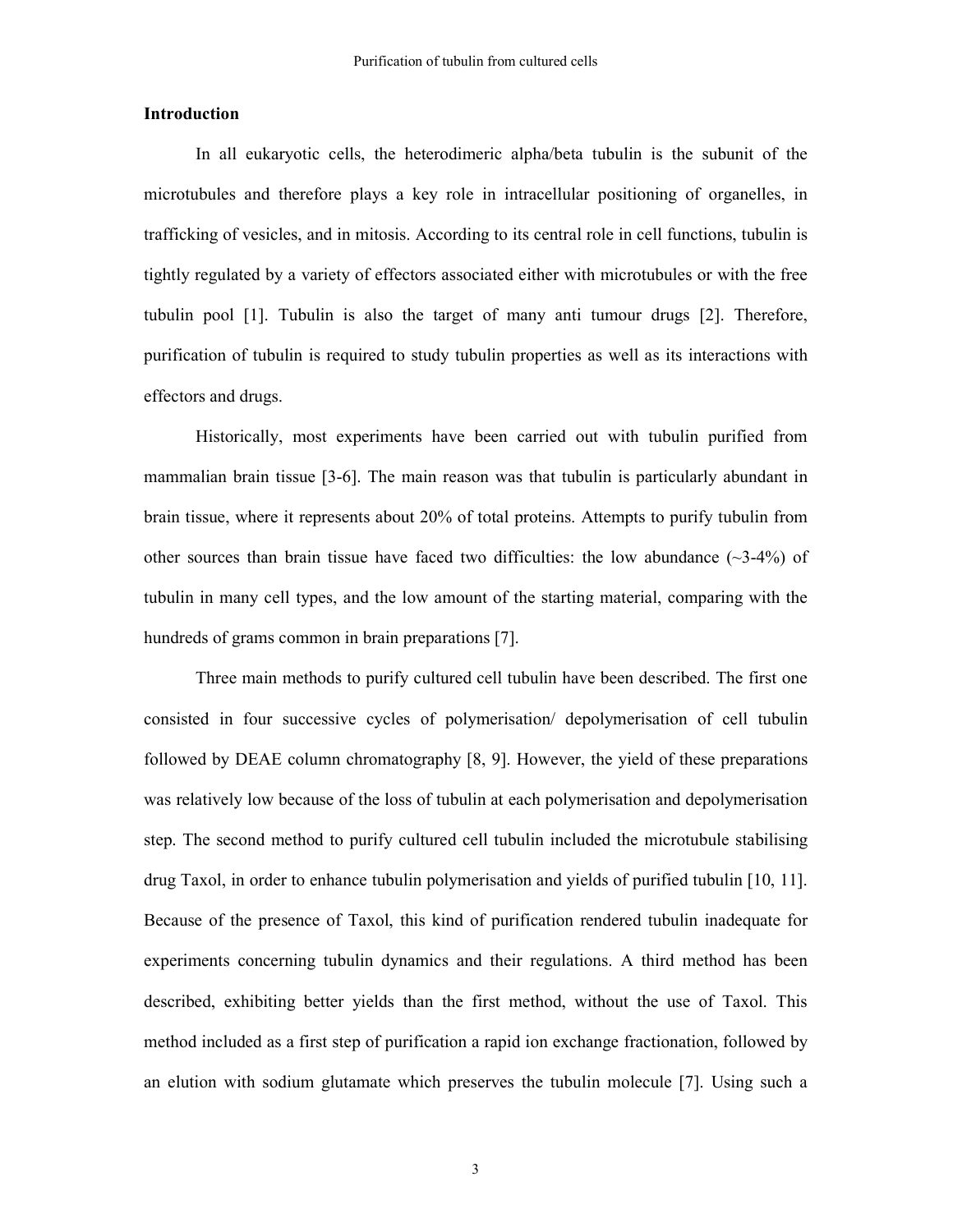procedure, it has been shown recently that intrinsic properties of tubulin purified from cultured HeLa cells markedly differed from those of brain tissue tubulin [12]. HeLa cell tubulin was found to be different in its beta tubulin isotype composition and to display slower dynamics than brain tubulin.

However, these last observations have been made possible while starting from large volumes (40-70 litres) of suspension-cultured HeLa cells. I propose here an alternative way to purify tubulin from cultured cells. This procedure allows recovering workable amounts of tubulin from smaller volumes (2-5 litres) of suspension-cultured HeLa cells. This method has also been tested successfully on adherent HeLa cells. It is based on the pre-purification of the microtubule polymer fraction of cells, with discarding of the free cytosolic proteins. The tubulin obtained at the end of the purification procedure is MAP-free and competent for polymerisation, with or without nucleation on centrosomes. Interestingly, microtubules made from this HeLa cell tubulin (called HTub) were more resistant to depolymerising conditions than microtubules made from brain tubulin (PCTub). HTub was also more efficiently phosphorylated by some kinases than brain tubulin (Fourest-Lieuvin et al., in preparation).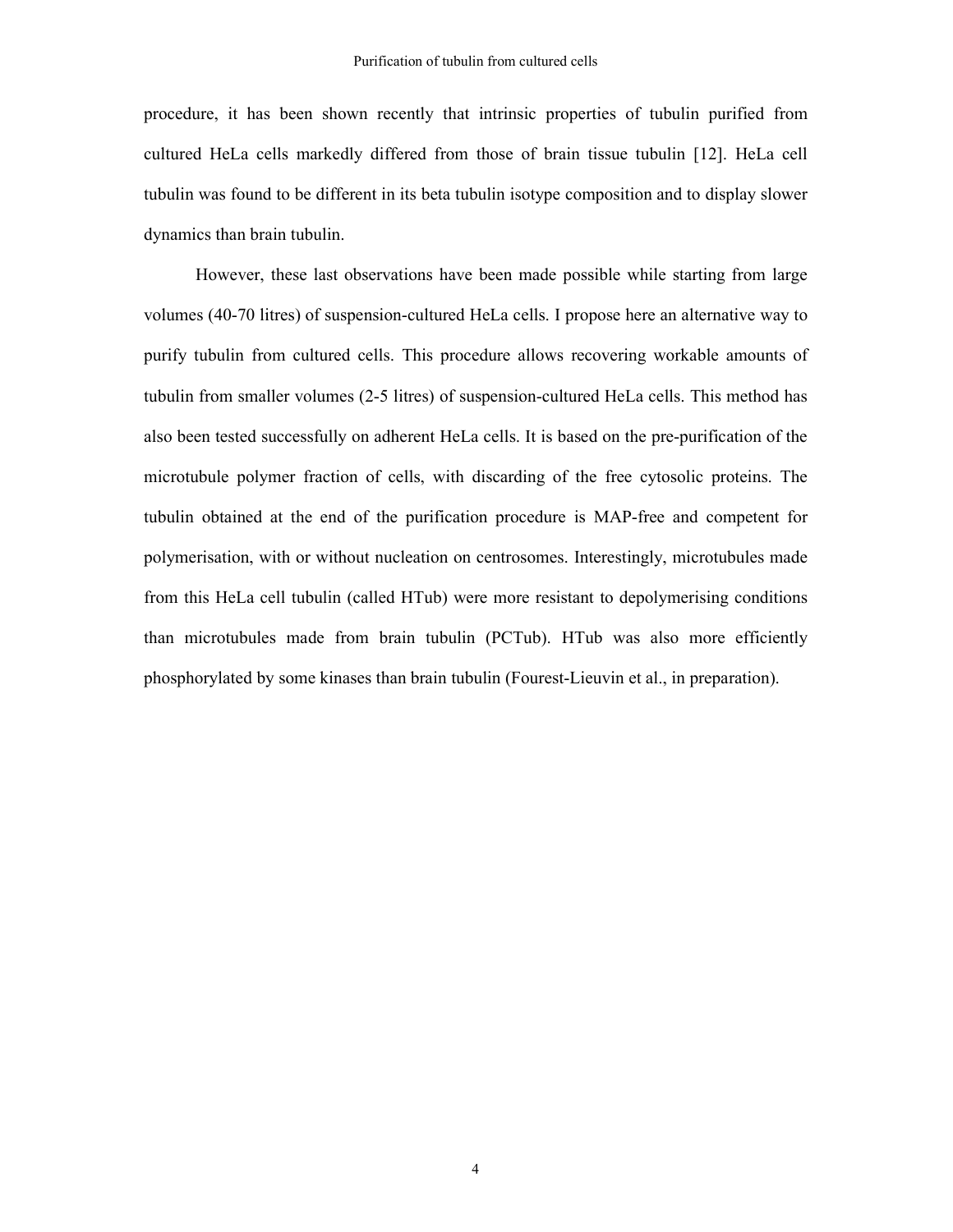#### **Materials and methods**

Cell culture and total cell extract

HeLa S3 cells were grown at 37°C in suspension cultures of 2-3 litres in MEM Eagle Joklik's formulation medium (Cambrex Bio Science), supplemented with 10 % horse serum (Invitrogen) and 1 % penicillin/streptomycin (Invitrogen). HeLa adherent cells were grown in RPMI medium complemented with 10 % foetal calf serum and 1 % penicillin/streptomycin. For total cell extract, HeLa cells grown at confluence in a 100 mm petri dish were scraped in 500 µl of 1% SDS, sonicated for 1 min and then supplemented with Laemmli buffer.

#### Purification of HeLa cell tubulin (HTub)

Purification of tubulin was performed either from suspension cultured cells (HeLa S3 cells) or from adherent cells (HeLa). During the first steps of the purification, cell microtubule networks in cells have to be preserved. Therefore, centrifugations were performed at 37°C. If the centrifuge that is used cannot raise the temperature, its nacelles must be warmed at 37°C before the first centrifugation.

Two litres of exponentially growing HeLa S3 cells at a density of about  $10^6$  cells/ml (a total of  $\sim$ 2.10<sup>9</sup> cells) were centrifuged at 320g for 3 min at 37°C. When starting from adherent HeLa cell cultures,  $\sim$ 2.10<sup>9</sup> cells were rinsed with warm PBS, trypsinized at 37°C and trypsin was neutralised in warm culture medium. Cells were then collected by centrifugation as above. In both cases, the cell pellets were pooled in 40 ml of PEM (100 mM Pipes pH 6.7, 1 mM EGTA, 1 mM  $MgCl<sub>2</sub>$ ) at 37°C and centrifuged as above. The cell pellet was resuspended for cell lysis in 40 ml of OPT buffer at 37°C (OPT for "OPTimum for microtubule preservation"; 80 mM Pipes pH 6.7, 1 mM EGTA, 1 mM  $MgCl<sub>2</sub>$ , 0.5% Triton-X100, 10% Glycerol, 1 µM pepstatine, 400 µM PMSF). Lysed cells were centrifuged at 320g for 3 min at 37°C and the supernatant was discarded carefully. The pellet was resuspended with shearing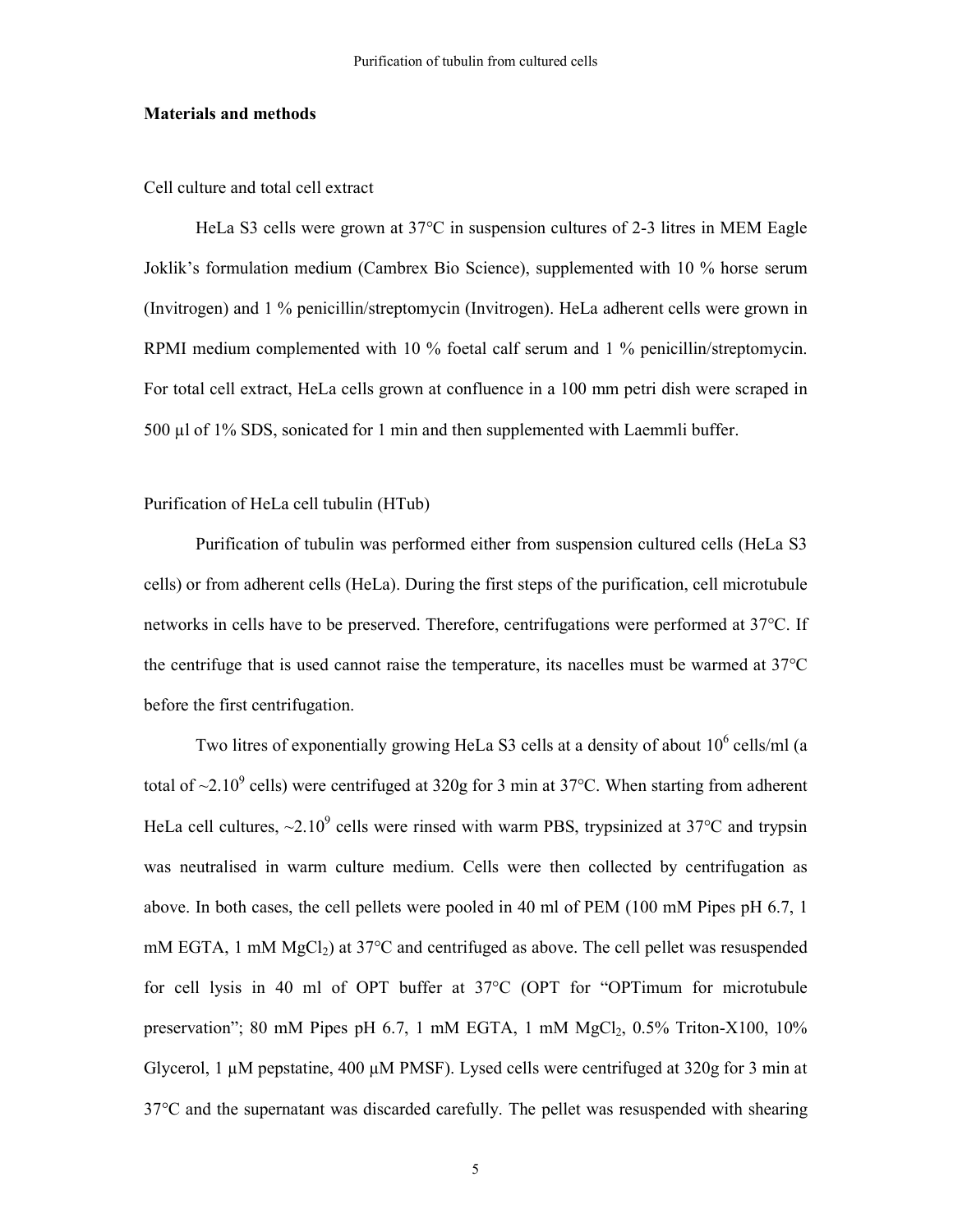in 2 ml of OPT at 4°C and incubated for 15 min on ice. At the end of this incubation, the pellet was sheared thoroughly once again, and ultracentrifuged at 200,000g for 10 min at 4°C. The supernatant, called HOPT extract, was collected. I obtained routinely 3.8-4 ml of HOPT extract. This extract could be frozen at –80°C or processed directly as described below.

Nine ml of HOPT extracts were supplemented with 5 mM  $MgCl<sub>2</sub>$ , 1 mM GTP, and 5% DMSO (final concentrations). The solution was then incubated for 30 min at 35<sup>o</sup>C to allow microtubule polymerisation. The polymerised sample was laid on a cushion of PEM/ 60% glycerol/ 400 µM PMSF at 35°C, and ultracentrifuged at 200,000g for 20 min at 35°C. The microtubule pellet was washed carefully, without resuspension, with 3 ml of warm (35°C) PEM50 (50 mM Pipes pH 6.7, 1 mM EGTA, 1 mM  $MgCl<sub>2</sub>$  1  $\mu$ M pepstatine and 400  $\mu$ M PMSF). Cold PEM50 (600 µl) was then added on the pellet, which was depolymerised on ice for 15 min before resuspension. The resulting tubulin suspension was cleared by ultracentrifugation at  $200,000g$  for 10 min at  $4^{\circ}$ C and called HTub1x. A cation exchange chromatography was then performed using 300  $\mu$ l of packed Fractogel<sup>®</sup> EMD SO<sub>3</sub> (Merck) pre-equilibrated with 20 volumes of PEM50/ 400 µM PMSF. HTub1x was batch-absorbed to the 300 µl of Fractogel into a disposable Poly-Prep® column (Biorad). The HTub1x-Fractogel slurry in the column was mixed gently on a tabletop rocker for 15 min at 4°C before spinning at 430g for 1 min at 4°C. The filtrate was composed most exclusively of HeLa cell tubulin and was called HTub. The concentrations of Pipes and GTP were then raised to 100 mM and 1 mM, respectively, before storage at –80°C. The concentration and purity of HTub was evaluated by SDS-PAGE, comparing with known concentrations of bovine brain tubulin. Tubulin purification from bovine brain was performed as described [13]. Relative quantities of tubulins on a gel were evaluated using the Quantity one® software (Biorad).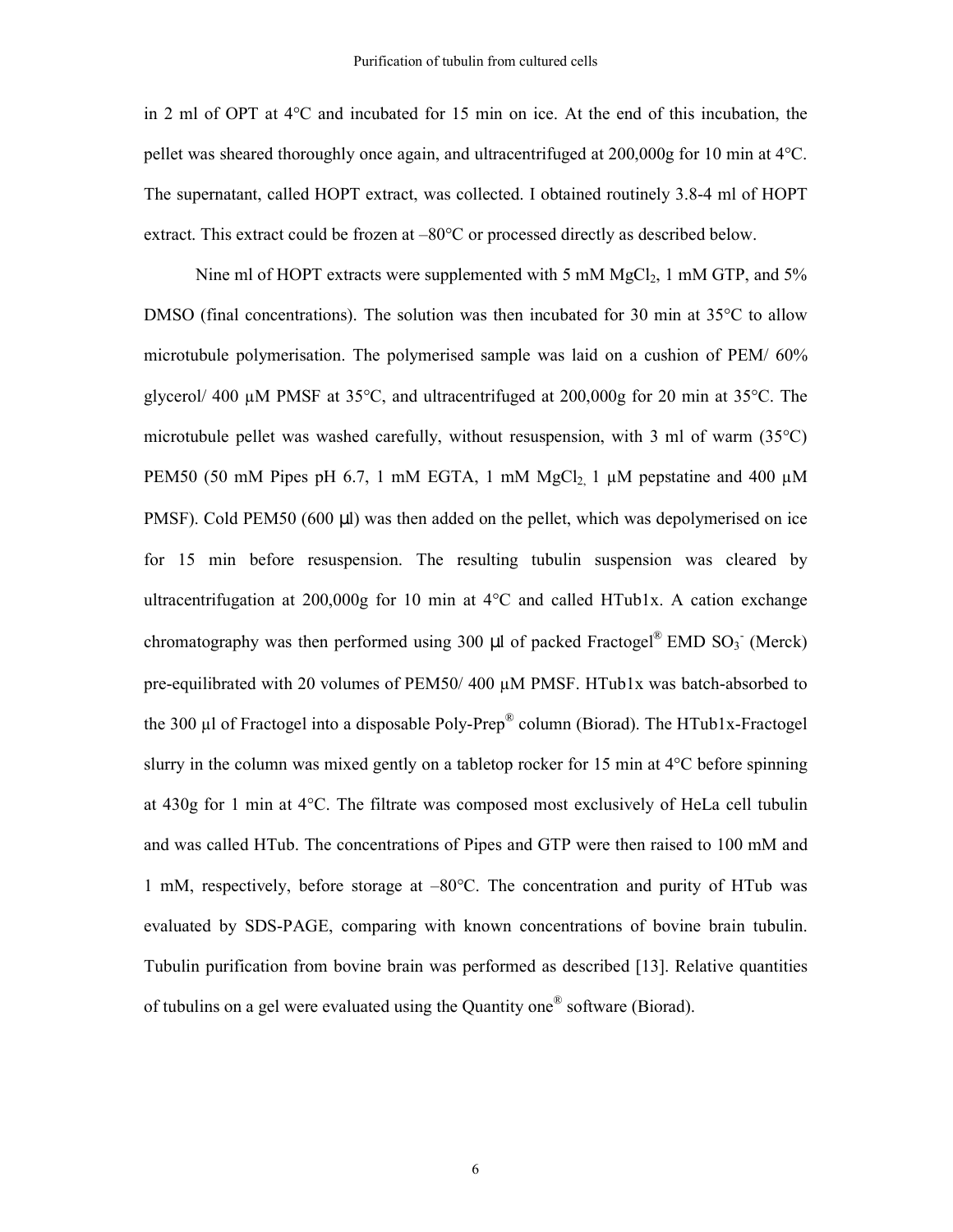Turbidimetry assay

A 50 µl solution of 20 µM HTub in PEM/ 10 % glycerol plus 1mM GTP and 5 mM MgCl<sub>2</sub> was incubated at 37<sup>o</sup>C in a polystyrene 96-well plate with flat bottom wells (Costar, Corning). Tubulin assembly was monitored by measuring optical density at 350 nm  $(OD_{350})$ every 30 sec in a Spectra Max Plus spectrophotometer (Molecular Devices).

#### Aster assembly on isolated centrosomes

Centrosomes purified as described [14] from KE37 human lymphoid cell line were a gift from Dr A.V. Popov. A solution of 0.5  $\mu$ l centrosomes ( $\sim$  10,000 centrosomes), 5 mM MgCl<sub>2</sub>, 1 mM GTP was added to HTub (20  $\mu$ M) in a total volume of 20  $\mu$ l. Asters of microtubules were allowed to grow for 20 min at  $37^{\circ}$ C and cross-linked in 1 ml of  $1\%$ glutaraldehyde/ PEM before centrifugation onto coverslips as described [15]. Asters on coverslips were then processed for immunofluorescence.

#### Test of microtubule resistance to dilution

The capacity of HeLa cell microtubules to resist to depolymerising conditions such as dilution was tested. HeLa cell tubulin and brain tubulin were assembled and then centrifuged onto coverslips before or after dilution as follows.

HTub or PCTub at 25 µM in PEM/ 10 % glycerol were supplemented with 1 mM GTP and 5 mM MgCl<sub>2</sub>. Aliquots (20  $\mu$ l) of each solution were incubated for 35 min at 37 $\degree$ C. One aliquot of HTub and one of PCTub were crosslinked in 2 ml of 1% glutaraldehyde/ 60% glycerol/ PEM for control of polymerisation. The other aliquots were diluted to 1:25 (final volume 500 µl) in OPT buffer pre-warmed at 37°C, gently mixed by inverting the tubes, and incubated again for 15 min at 37°C. These aliquots were then crosslinked by adding 1.5 ml of 1.3% glutaraldehyde/ 60% glycerol/ PEM. Samples were centrifuged through a PEM-10%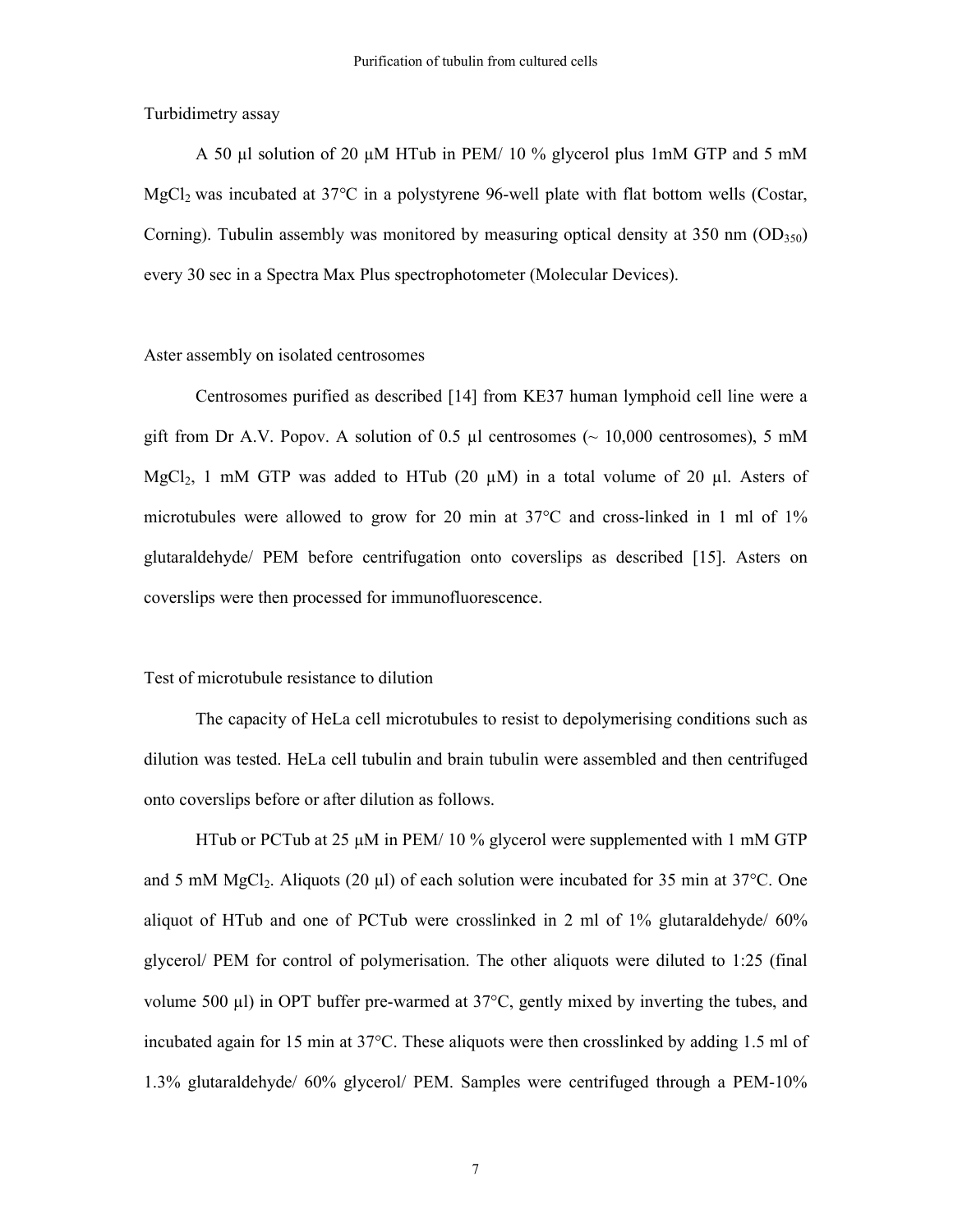glycerol cushion on glass coverslips at 65,000g for 30 min at room temperature. Glass coverslips were then retrieved and fixed for immunofluorescence as described below.

#### Immunofluorescence

Microtubules and asters of microtubules on coverslips were fixed in cold (-20°C) methanol, and stained with anti beta tubulin TUB2.1 monoclonal antibody (Sigma) and Cy3 conjugated anti-mouse antibody (Jackson ImmunoResearch Laboratories). Immunofluorescence staining was visualised on a Zeiss Axioscop conventional microscope.

#### Western blotting

After SDS PAGE and transfer, blots were incubated with anti-beta I or anti-beta IV tubulin monoclonal antibodies (Abcam, Cambridge, UK) as primary antibodies, and then with a peroxidase-conjugated goat anti-mouse IgG antibody (Sigma).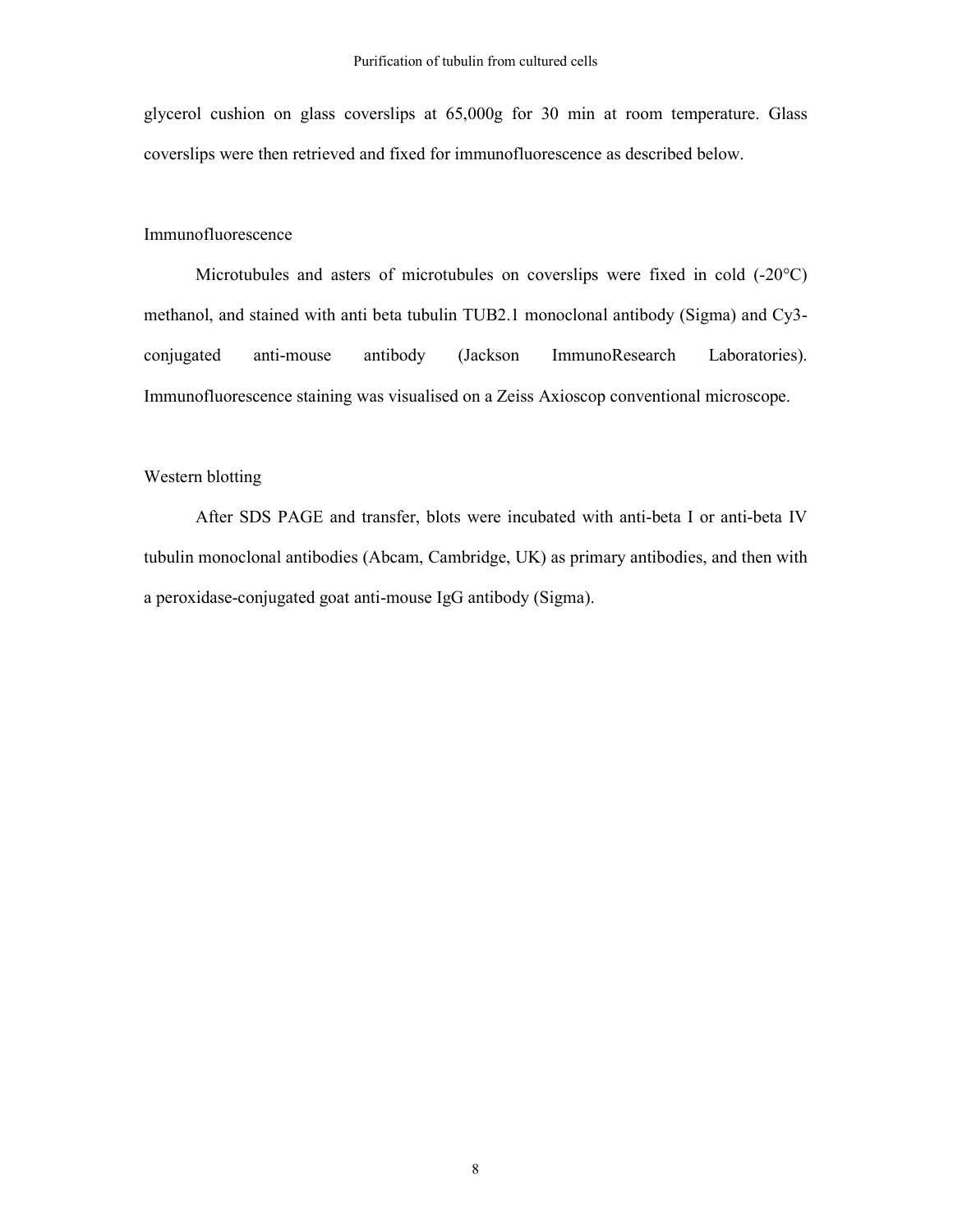#### **Results and discussion**

Purification of HeLa cell tubulin

The tubulin purification procedure described here was based on two important points. Firstly, the microtubule arrays were kept as intact as possible by performing the first steps of the purification at physiological temperature (Fig. 1 steps 1 to 3, see also Materials and Methods). The cells were maintained at 37°C during centrifugations, during washing in PEM and during cell lysis. Secondly, cell lysis was performed in a large volume of lysis (OPT) buffer (Fig. 1, step 3), in order to dilute soluble proteins that were not associated with the cytoskeleton. Lysing cells in a large volume of buffer led to the loss of the cellular free tubulin pool, which represents about half of total cell tubulin [16]. Nonetheless, this loss was the price to pay for an easy and fast pre-purification of tubulin.

After this cell lysis, insoluble material, comprising nuclei and the whole cytoskeleton, was pelleted and resuspended in a small volume of cold OPT buffer (Fig. 1, step 4). The cold temperature (4°C) depolymerised microtubules. Nuclei, and other cold-resisting components, were then pelleted by ultracentrifugation. The supernatant, called HOPT extract, was largely enriched in tubulin (Fig. 2, lane 2), as compared to a whole cell extract (Fig. 2, lane1).

To further eliminate proteins that were not directly associated with microtubules or tubulin, a cycle of polymerisation/ depolymerisation of the tubulin present in HOPT extract was performed (Fig. 1, steps 5 and 6). After this polymerisation/ depolymerisation cycle and an ultracentrifugation, the resulting suspension contained mainly tubulin plus MAPs (HTub1x; Fig 2, lane 3). For example, the non-neuronal MAPs TOGp and E-MAP115 could still be detected by Western blotting at this step (data not shown).

Tubulin was separated from MAPs by performing a cation exchange chromatography (step 7), which binds positive-charged MAPs. HTub1x was batch-absorbed to the cation exchange gel in a disposable column, before spinning the column. The spinning step allowed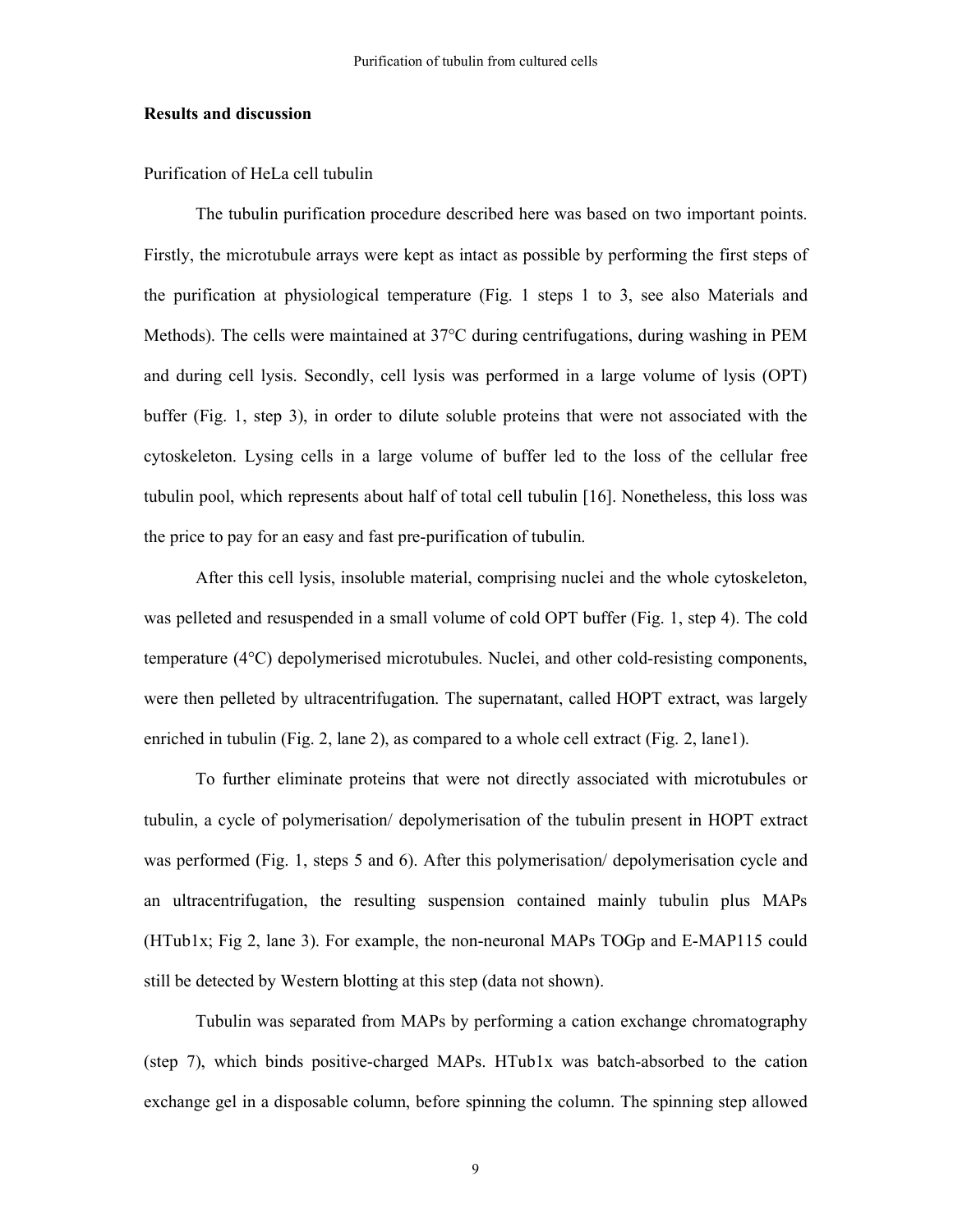the recovery of the column filtrate while avoiding diluting it too much. The filtrate contained MAP-free tubulin, HTub (Fig 2, lane 4). However, sometimes, a faint band at 70 kDa was visible on gels. This band has been analysed by mass spectrometry and has revealed to be Hsc 70 (data not shown). Hsc 70 is often found associated with HeLa cell tubulin [9, 17], although it has no direct effect on microtubule polymerisation (V. Gache, unpublished data).

As our purification method comprised a cell lysis step in a Triton X100-containing buffer (OPT buffer), Triton X100 might be still present in the final solution of HTub tubulin. For this reason, I always evaluated tubulin concentration by SDS PAGE instead of by measuring  $OD<sub>280</sub>$ .

The entire purification procedure lasted about 4 hours. Nevertheless, it was more convenient to split the procedure: as HOPT extracts could be frozen, it was possible to accumulate some of these extracts before continuing the purification.

#### Estimation of the tubulin purification yield

From 3 litres of exponentially growing cells in suspension cultures  $(\sim3.10^9$ cells), it was possible to recover 5.5 to 6 ml of HOPT at  $\sim$ 2 mg/ml of tubulin, i.e. a total of 10-12 mg of tubulin. From this amount of HOPT extract, 1 mg of purified HTub was routinely obtained. This means a recovery of about 10% of the tubulin contained in HOPT extracts. Therefore, using this purification method, 1 mg of tubulin was typically obtained from  $3.10^9$  cells. As HeLa tubulin could polymerise at a lower critical concentration than brain tubulin [12], it was possible to perform more experiments with 1 mg of HeLa tubulin than with the same amount of brain tubulin.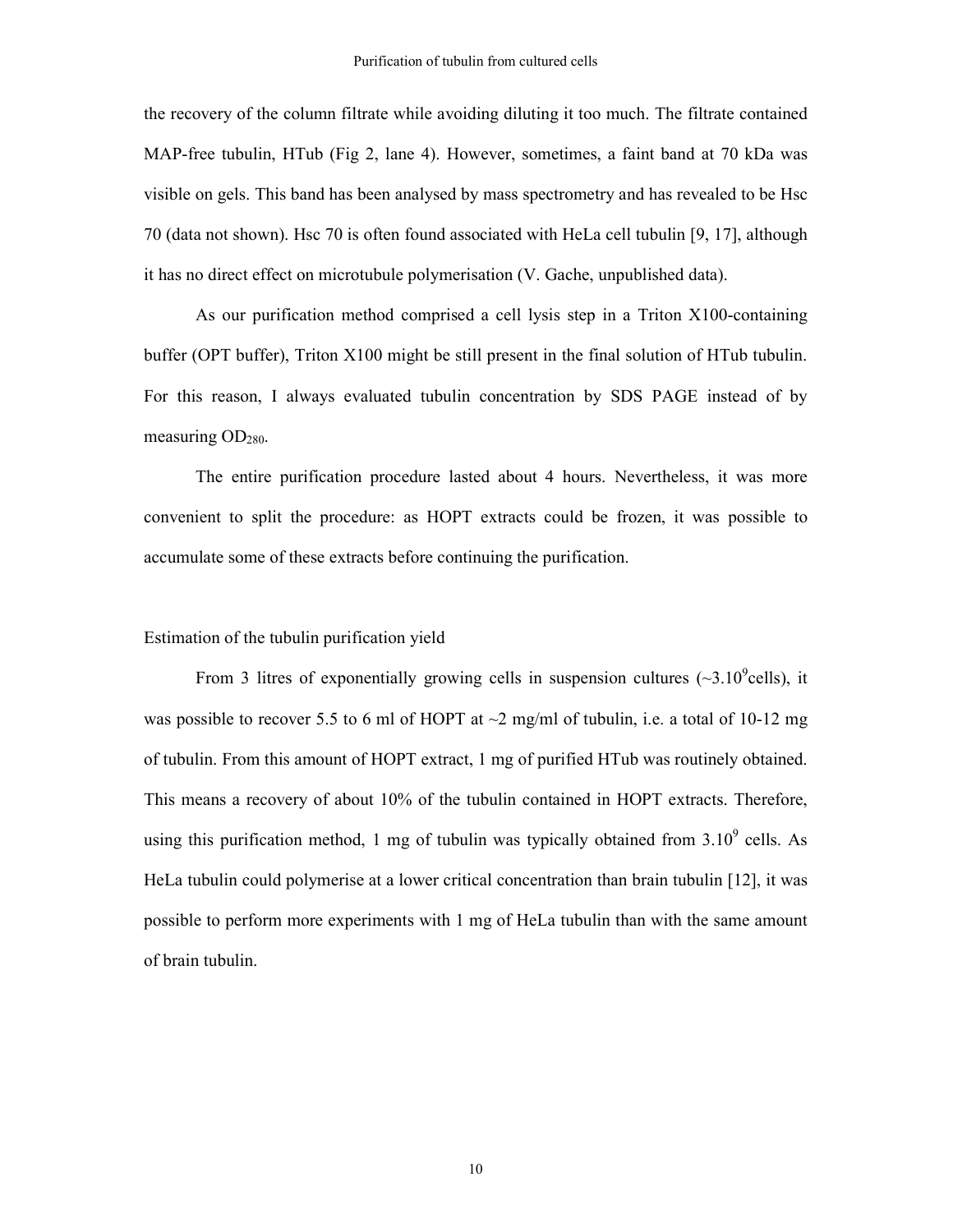Polymerisation of HTub

To assess that HTub was competent for microtubule assembly, a turbidimetry assay was performed (Fig 3A). This assay showed that 20  $\mu$ M HTub could assemble following a sigmoid curve as expected [18]. When the sample was exposed to cold temperature for 10 min, OD<sub>350</sub> nearly returned to its basal level, showing that HTub assembled into cold-sensitive genuine microtubules. This last point was confirmed by experiments of centrifugation of microtubules onto glass coverslips after polymerisation, and immunostaining of these microtubules (Fig 4B).

Finally, I also showed that HTub could be nucleated on centrosomes, forming asters of microtubules with a length of about 40  $\mu$ m in my conditions (Fig 3B).

#### HTub properties

In a previous work, we showed that HeLa and NIH3T3 cell microtubules were intrinsically stable after cell lysis, resisting to depolymerising conditions like dilution or cold temperature [16]. These properties contrasted with those of purified bovine brain microtubules polymerised in vitro, which are labile when exposed to cold temperature or to dilution. Stability of lysed cell microtubules has been attributed to their association with MAPs, as it was the case for cold stability induced by association of microtubules with STOP proteins [19, 20]. However, many cell types, like HeLa cells, did not contain any STOP protein. Their microtubules did not resist to cold temperature but still resist to dilution [16]. A MAP specifically responsible for resistance to dilution has not been found yet. Therefore, I tested whether HeLa cell tubulin, without any MAP, could form microtubules resisting dilution.

Solutions of HTub or PCTub were allowed to polymerise, and then diluted to 1:25 in warm OPT buffer during 15 min. Microtubules were crosslinked before (Fig 4 A, B) or after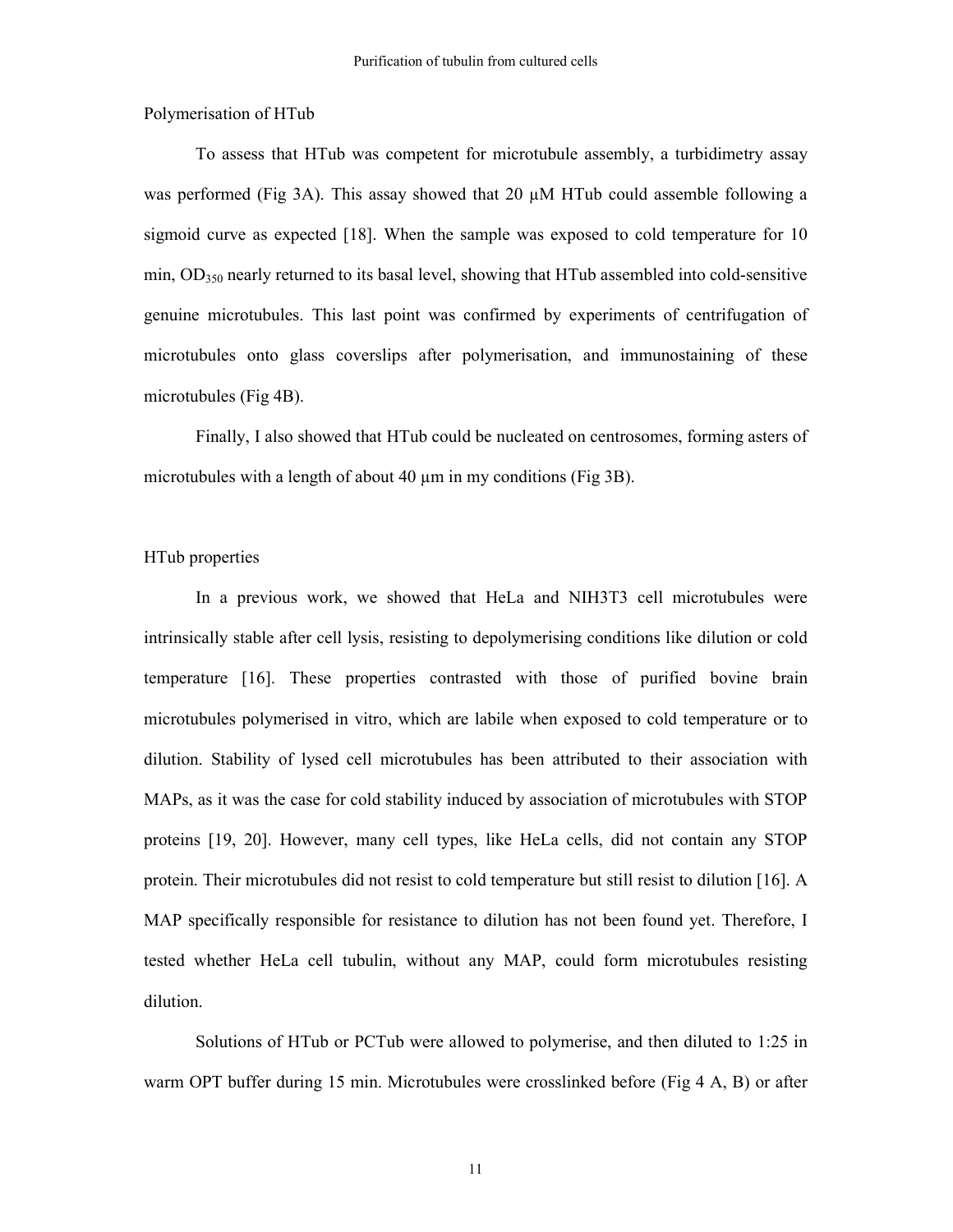dilution (Fig 4 C, D), then centrifuged onto coverslips and stained with an anti-beta tubulin antibody. PCTub microtubules entirely disassembled after dilution (Fig 4C), while an appreciable amount of HTub microtubules remained in same conditions (Fig 4D). When quantified using a quantitative filter assay as in ref. [21], the amount of remaining HTub microtubules represented  $15 \pm 1\%$  of the total amount of polymerised HTub (data from 4 independent experiments). Consequently, purified HeLa cell microtubules are intrinsically more resistant to dilution than purified bovine brain microtubules.

This difference between bovine brain and HeLa cell microtubules could be explained by differences in their dynamic properties. Microtubules made of brain tubulin exhibit in vitro a well-described dynamic behaviour called dynamic instability [22-24]. In this process, microtubule ends switch between periods of growth, rapid shortening and pause. The transition between growth and shortening is called "catastrophe", and the transition shortening-growth is called "rescue". Newton et al. [12] showed that purified HeLa cell microtubules exhibited minimal dynamic instability in vitro. These microtubules grew very slowly, they rarely transitioned to rapid shortening, and spent a majority of the time in a paused state. In addition, the catastrophe frequency of HeLa cell microtubules was very low (13% of that for bovine brain microtubules). Accordingly, it seems possible that HeLa cell microtubules were less affected by dilution because of their reduced intrinsic catastrophe frequency.

Newton at al. [12] also showed that beta tubulin isotype composition of HeLa tubulin differed from that of brain tubulin. HeLa beta tubulin is composed of ~80% beta I and 20% beta IV tubulin, while brain beta tubulin is composed mainly of beta II and beta III tubulins, with only 14% beta IV and 3 % beta I tubulins. As the method for tubulin purification described here was different of that of Newton and collaborators, the presence of beta I and beta IV tubulin isotypes in HTub was tested. Both beta I and beta IV isotypes were detected in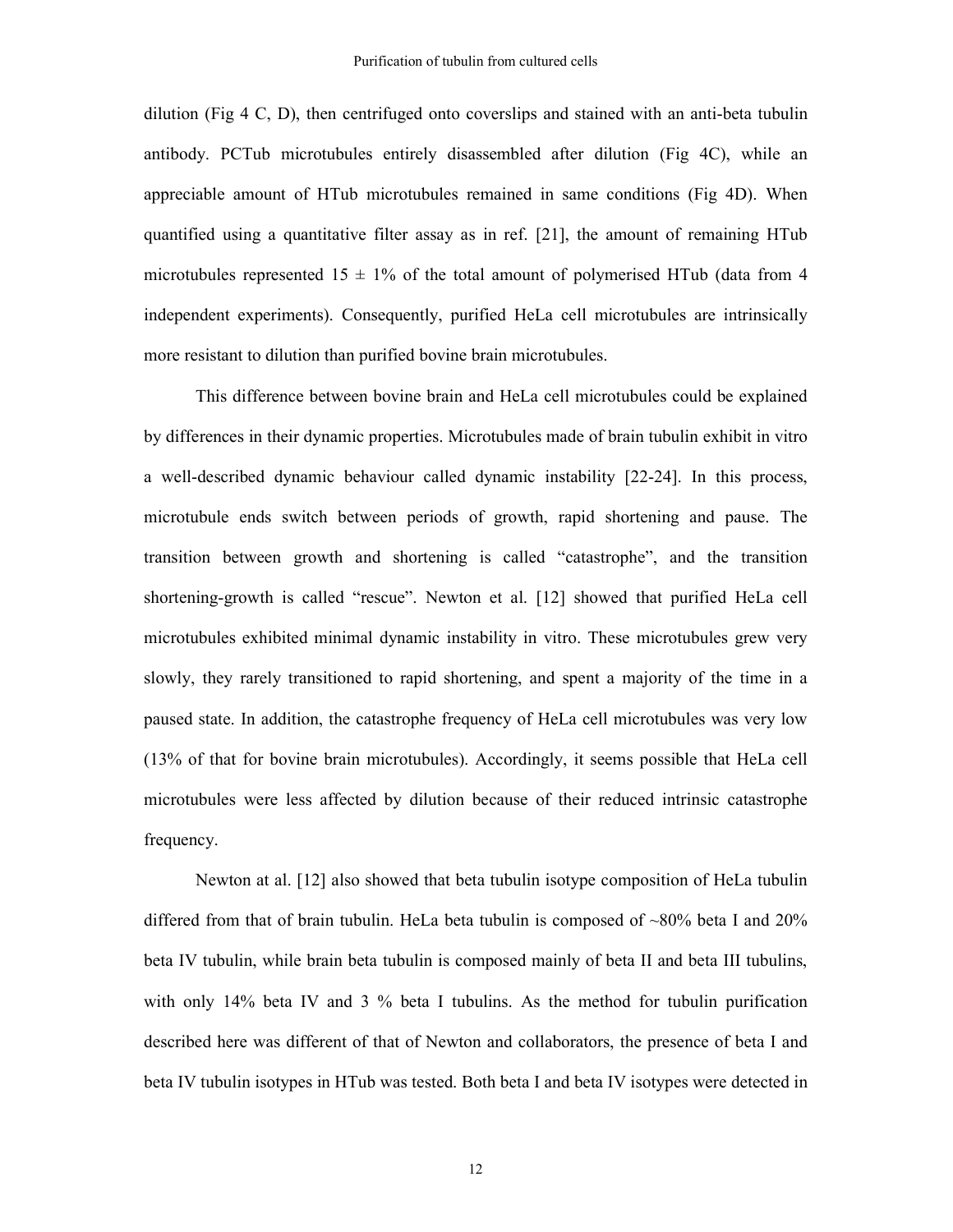HTub, the beta I isotype being predominant (Fig 5). Therefore, this method, including the prepurification of microtubule networks, does not seem to select one peculiar beta isotype.

This isotype composition of HTub may explain its relative stability to dilution. Previous evidence has shown that microtubules made from different beta tubulin isotypes have different polymerisation properties as well as different dynamic instability behaviours [25-28]. For instance, microtubules composed of alpha/ beta III tubulin are more dynamic than microtubules composed of only alpha/ beta II or alpha/ beta IV tubulins [25]. If stability to dilution is relied to dynamic properties, it seems possible that stability of HTub microtubules is a consequence of their alpha/ beta I and alpha/ beta IV tubulin content.

#### Conclusion

Here is described a cell tubulin purification method that allows the obtention of purified tubulin starting from reasonable amounts of cultured cells. This method could be performed both on suspension cultured or adherent HeLa cells. Although it was not tested in this study, this protocol should work as well on other cell types. I found that tubulin purified according to this protocol was comparable with tubulin purified by Newton et al. [12]. Moreover, we show in another work that HeLa cell tubulin is a better substrate than brain tubulin for some protein kinases, like Cdk1 (Fourest-Lieuvin et al., manuscript in preparation). Therefore, this purified cell tubulin has revealed to be very useful for studies of tubulin regulations by cellular effectors such as protein kinases or phosphatases.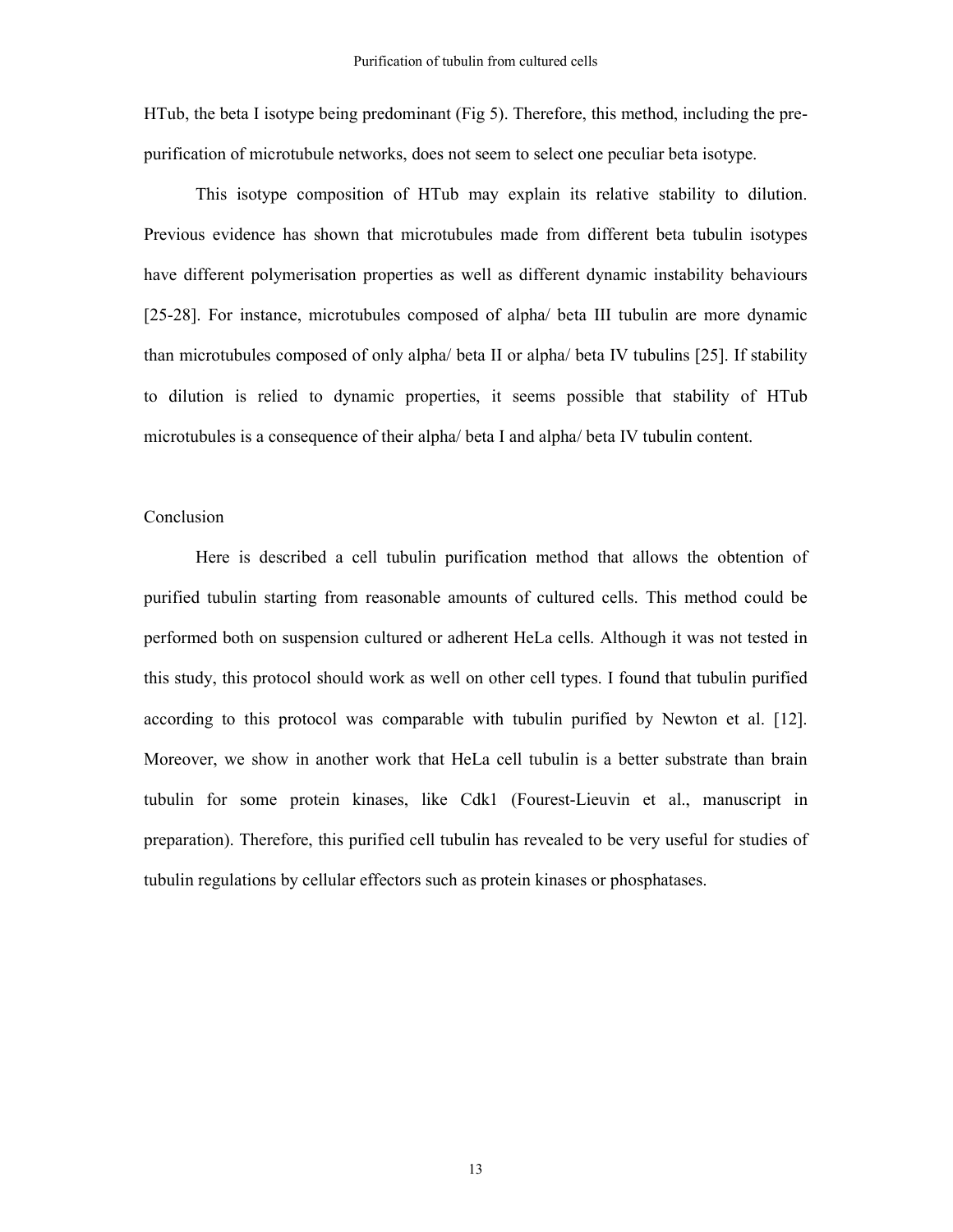#### **Acknowledgments**

I wish to thank Didier Job for useful advices during this work; Fabienne Pirollet and Andrei V. Popov for their gifts of HeLa S3 cells and centrosomes, respectively; and Odile Valiron and Laurence Lafanechère for critical readings of the manuscript. This work was supported by a grant from La Ligue Nationale Contre le Cancer ("équipe labellisée Ligue").

#### **Figure legends**

Figure 1. Diagram illustrating the HTub tubulin preparation. See details in Materials and Methods.

Figure 2. Purification of HTub tubulin from HeLa cells. Equal volumes of each sample were loaded on a 7.5% acrylamide gel for SDS PAGE. Samples were: (1) Total extract of HeLa cells; (2) HOPT extract; (3) HTub1x; (4) HTub. Molecular weights are indicated in kDa.

Figure 3. HTub tubulin is competent for microtubule assembly. (A) The polymerisation of HTub (20  $\mu$ M) was monitored by turbidimetry at 350 nm during 15 min at 37 $\degree$ C. The sample was then incubated on ice for 10 min, and the OD<sub>350</sub> was checked again at the end of the incubation on ice. (B) HTub (20  $\mu$ M) was mixed with centrosomes and incubated for 20 min at 37°C before fixation. Asters were centrifuged onto coverslips and immunostained with an anti beta tubulin antibody. Bar 40 µm.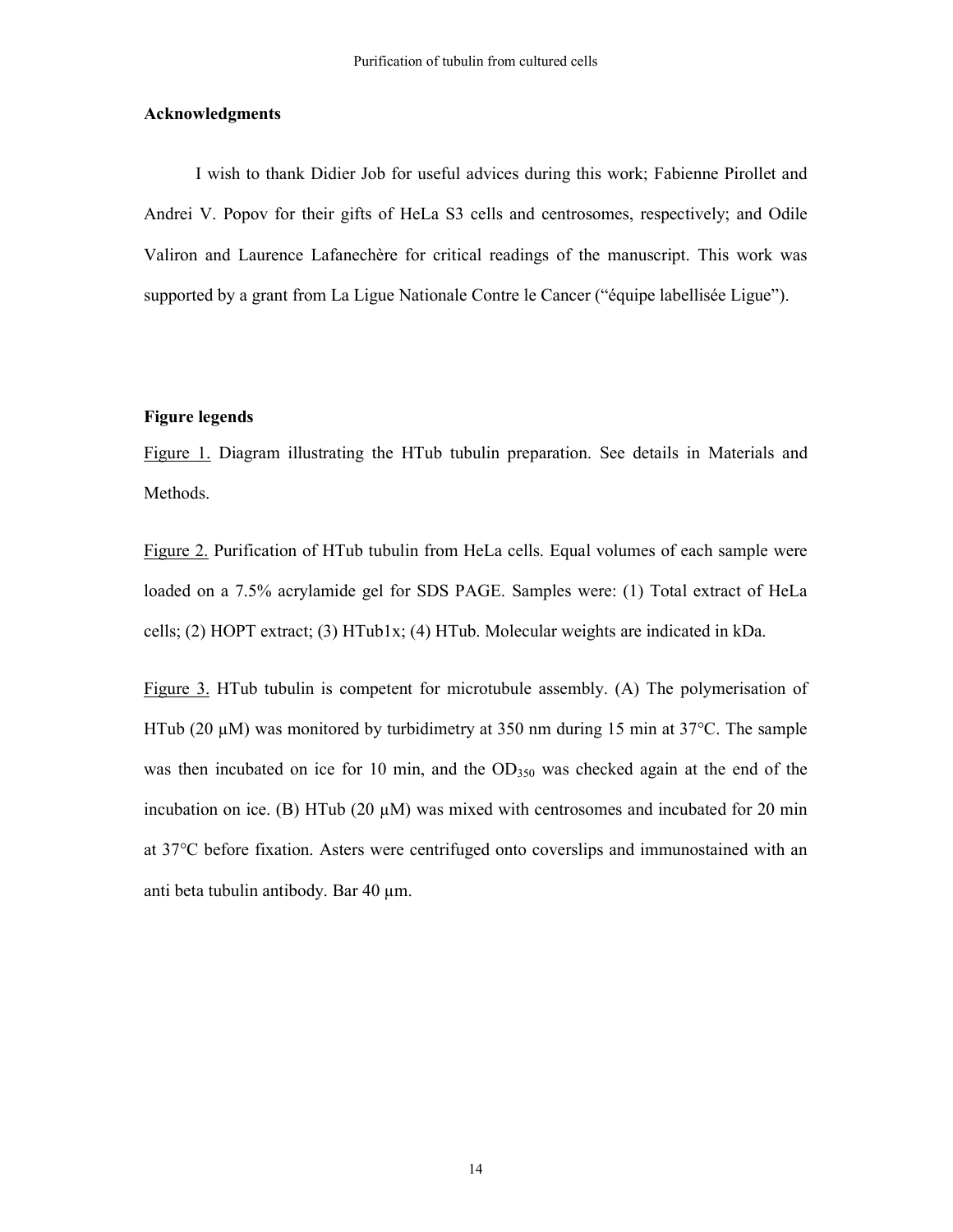Figure 4. HTub microtubules are resistant to dilution. PCTub  $(A, C)$  or HTub  $(B, D)$  at 25  $\mu$ M were polymerised at 37°C for 35 min, then diluted to 1:25 in buffer at 37°C and incubated again for 15 min before crosslinking. Microtubules were centrifuged onto coverslips before immunostaining with an anti beta tubulin antibody. (A, B) Controls of polymerisation. (C, D) Diluted samples. Bar 20 µM.

Figure 5. HTub is composed of alpha/ beta I and alpha/ beta IV tubulin isotypes. HTub (10 µg) and PCTub (15 µg) were loaded on a gel and processed for SDS PAGE and Western blotting (WB) with anti-beta I tubulin monoclonal antibody (left panel) and with anti-beta IV tubulin monoclonal antibody (right panel). Ponceau staining of blots is also shown, as indicated.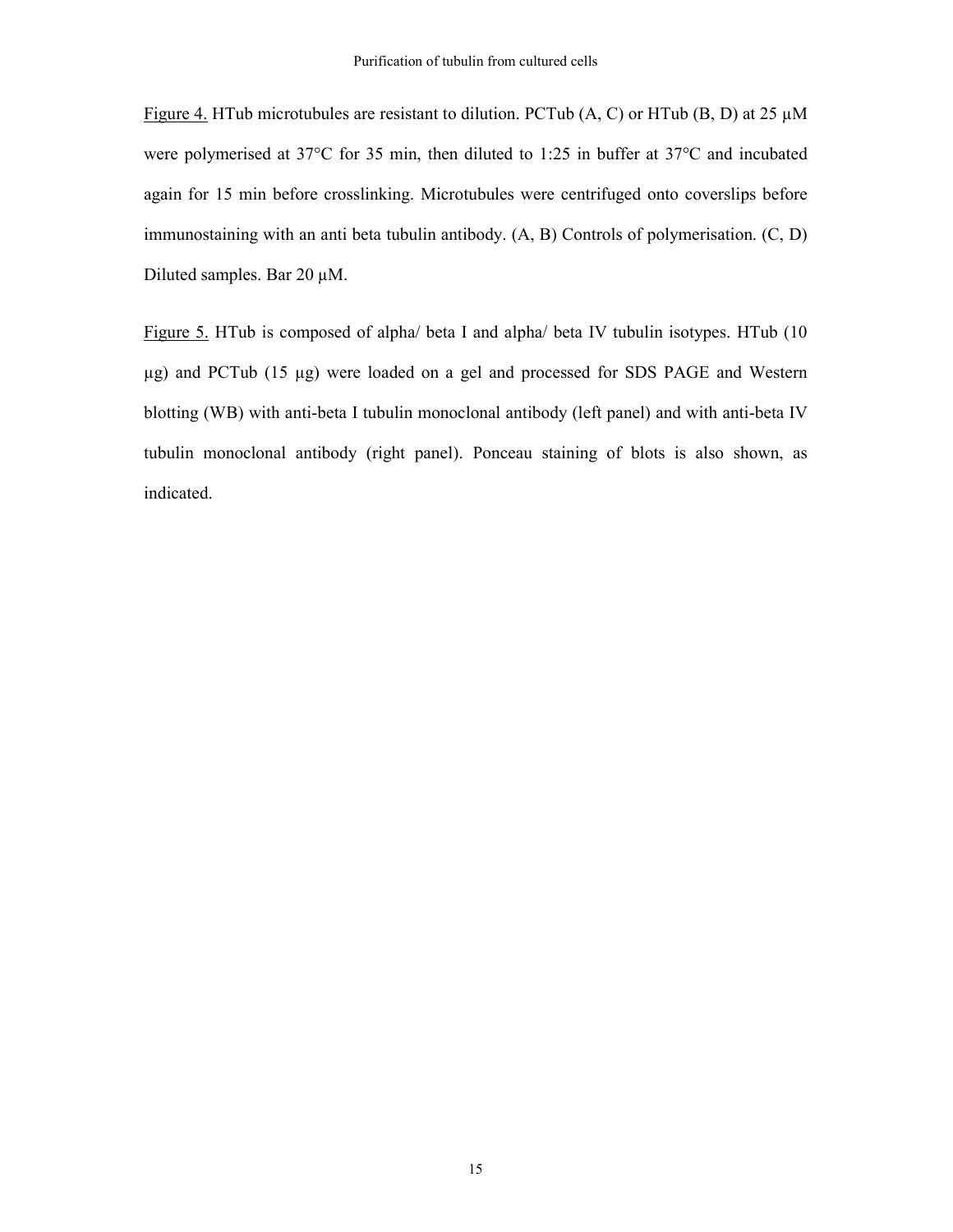### **References**

- [1] R. Heald, E. Nogales, Microtubule dynamics, J Cell Sci. 115 (2002) 3-4.
- [2] J. A. Hadfield, S. Ducki, N. Hirst, A. T. McGown, Tubulin and microtubules as targets for anticancer drugs, Prog Cell Cycle Res. 5 (2003) 309-25.
- [3] R. C. Weisenberg, G. G. Borisy, E. W. Taylor, The colchicine-binding protein of mammalian brain and its relation to microtubules, Biochemistry. 7 (1968) 4466-79.
- [4] M. L. Shelanski, F. Gaskin, C. R. Cantor, Microtubule assembly in the absence of added nucleotides, Proc Natl Acad Sci U S A. 70 (1973) 765-8.
- [5] R. B. Vallee, Reversible assembly purification of microtubules without assemblypromoting agents and further purification of tubulin, microtubule-associated proteins, and MAP fragments, Methods Enzymol. 134 (1986) 89-104.
- [6] R. C. Williams, Jr., J. C. Lee, Preparation of tubulin from brain, Methods Enzymol. 85 Pt B (1982) 376-85.
- [7] D. L. Sackett, Rapid purification of tubulin from tissue and tissue culture cells using solid-phase ion exchange, Anal Biochem. 228 (1995) 343-8.
- [8] J. C. Bulinski, G. G. Borisy, Self-assembly of microtubules in extracts of cultured HeLa cells and the identification of HeLa microtubule-associated proteins, Proc Natl Acad Sci U S A. 76 (1979) 293-7.
- [9] J. A. Weatherbee, R. B. Luftig, R. R. Weihing, Purification and reconstitution of HeLa cell microtubules, Biochemistry. 19 (1980) 4116-23.
- [10] R. B. Vallee, A taxol-dependent procedure for the isolation of microtubules and microtubule-associated proteins (MAPs), J Cell Biol. 92 (1982) 435-42.
- [11] R. B. Vallee, C. A. Collins, Purification of microtubules and microtubule-associated proteins from sea urchin eggs and cultured mammalian cells using taxol, and use of exogenous taxol-stabilized brain microtubules for purifying microtubule-associated proteins, Methods Enzymol. 134 (1986) 116-27.
- [12] C. N. Newton, J. G. DeLuca, R. H. Himes, H. P. Miller, M. A. Jordan, L. Wilson, Intrinsically slow dynamic instability of HeLa cell microtubules in vitro, J Biol Chem. 277 (2002) 42456-62.
- [13] N. Caudron, O. Valiron, Y. Usson, P. Valiron, D. Job, A reassessment of the factors affecting microtubule assembly and disassembly in vitro, J Mol Biol. 297 (2000) 211- 20.
- [14] M. Bornens, M. Moudjou, Studying the composition and function of centrosomes in vertebrates, Methods Cell Biol. 61 (1999) 13-34.
- [15] T. Mitchison, M. Kirschner, Microtubule assembly nucleated by isolated centrosomes, Nature. 312 (1984) 232-7.
- [16] A. Lieuvin, J. C. Labbe, M. Doree, D. Job, Intrinsic microtubule stability in interphase cells, J Cell Biol. 124 (1994) 985-96.
- [17] V. Gache, M. Louwagie, J. Garin, N. Caudron, L. Lafanechere, O. Valiron, Identification of proteins binding the native tubulin dimer, Biochem Biophys Res Commun. 327 (2005) 35-42.
- [18] L. Paturle, J. Wehland, R. L. Margolis, D. Job, Complete separation of tyrosinated, detyrosinated, and nontyrosinatable brain tubulin subpopulations using affinity chromatography, Biochemistry. 28 (1989) 2698-704.
- [19] L. Guillaud, C. Bosc, A. Fourest-Lieuvin, E. Denarier, F. Pirollet, L. Lafanechere, D. Job, STOP proteins are responsible for the high degree of microtubule stabilization observed in neuronal cells, J Cell Biol. 142 (1998) 167-79.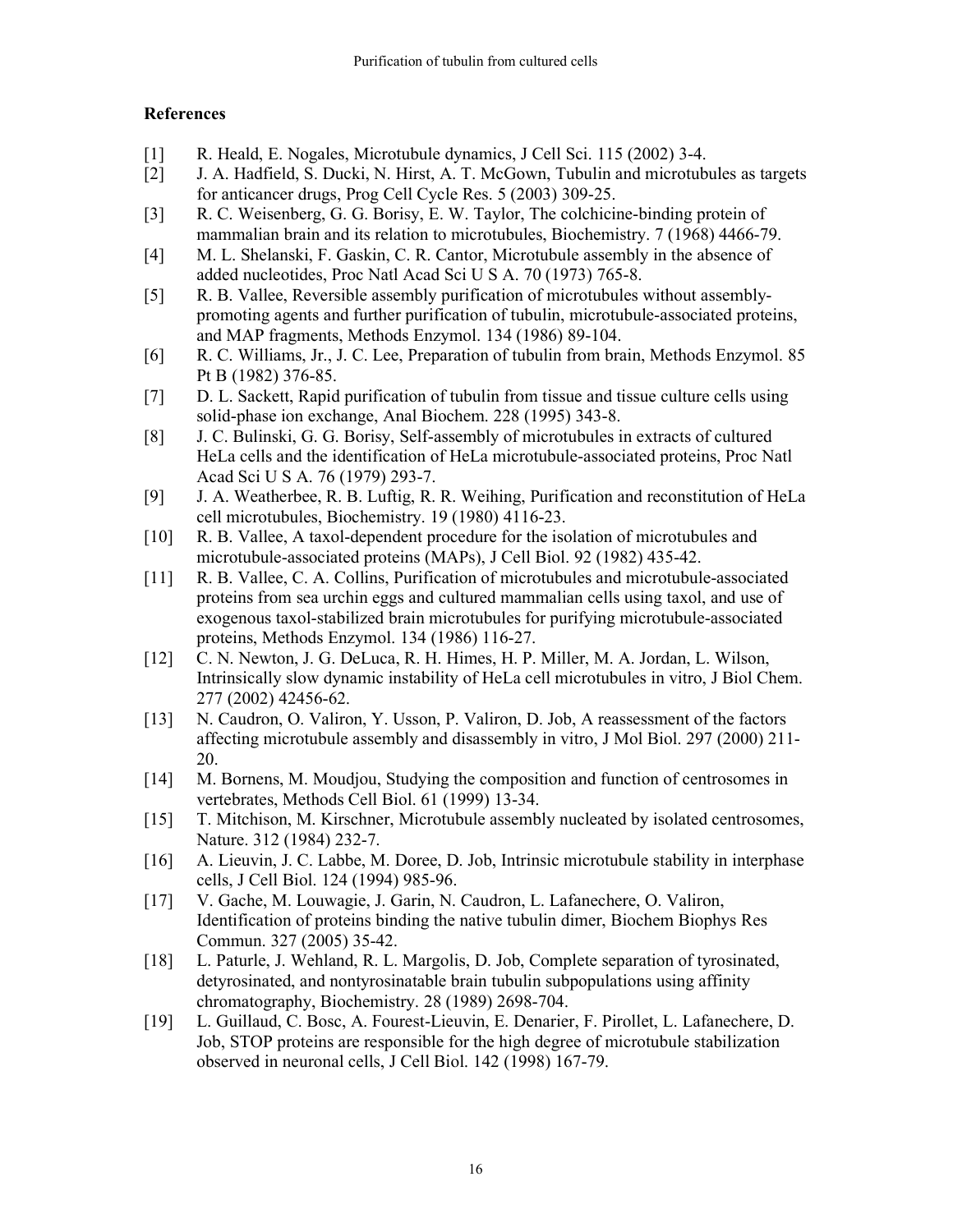- [20] E. Denarier, A. Fourest-Lieuvin, C. Bosc, F. Pirollet, A. Chapel, R. L. Margolis, D. Job, Nonneuronal isoforms of STOP protein are responsible for microtubule cold stability in mammalian fibroblasts, Proc Natl Acad Sci U S A. 95 (1998) 6055-60.
- [21] D. Job, M. Pabion, R. L. Margolis, Generation of microtubule stability subclasses by microtubule-associated proteins: implications for the microtubule "dynamic instability" model, J Cell Biol. 101 (1985) 1680-9.
- [22] T. Mitchison, M. Kirschner, Dynamic instability of microtubule growth, Nature. 312 (1984) 237-42.
- [23] T. Horio, H. Hotani, Visualization of the dynamic instability of individual microtubules by dark-field microscopy, Nature. 321 (1986) 605-7.
- [24] R. A. Walker, E. T. O'Brien, N. K. Pryer, M. F. Soboeiro, W. A. Voter, H. P. Erickson, E. D. Salmon, Dynamic instability of individual microtubules analyzed by video light microscopy: rate constants and transition frequencies, J Cell Biol. 107 (1988) 1437-48.
- [25] D. Panda, H. P. Miller, A. Banerjee, R. F. Luduena, L. Wilson, Microtubule dynamics in vitro are regulated by the tubulin isotype composition, Proc Natl Acad Sci U S A. 91 (1994) 11358-62.
- [26] A. Banerjee, M. C. Roach, P. Trcka, R. F. Luduena, Increased microtubule assembly in bovine brain tubulin lacking the type III isotype of beta-tubulin, J Biol Chem. 265 (1990) 1794-9.
- [27] A. Banerjee, M. C. Roach, P. Trcka, R. F. Luduena, Preparation of a monoclonal antibody specific for the class IV isotype of beta-tubulin. Purification and assembly of alpha beta II, alpha beta III, and alpha beta IV tubulin dimers from bovine brain, J Biol Chem. 267 (1992) 5625-30.
- [28] Q. Lu, R. F. Luduena, In vitro analysis of microtubule assembly of isotypically pure tubulin dimers. Intrinsic differences in the assembly properties of alpha beta II, alpha beta III, and alpha beta IV tubulin dimers in the absence of microtubule-associated proteins, J Biol Chem. 269 (1994) 2041-7.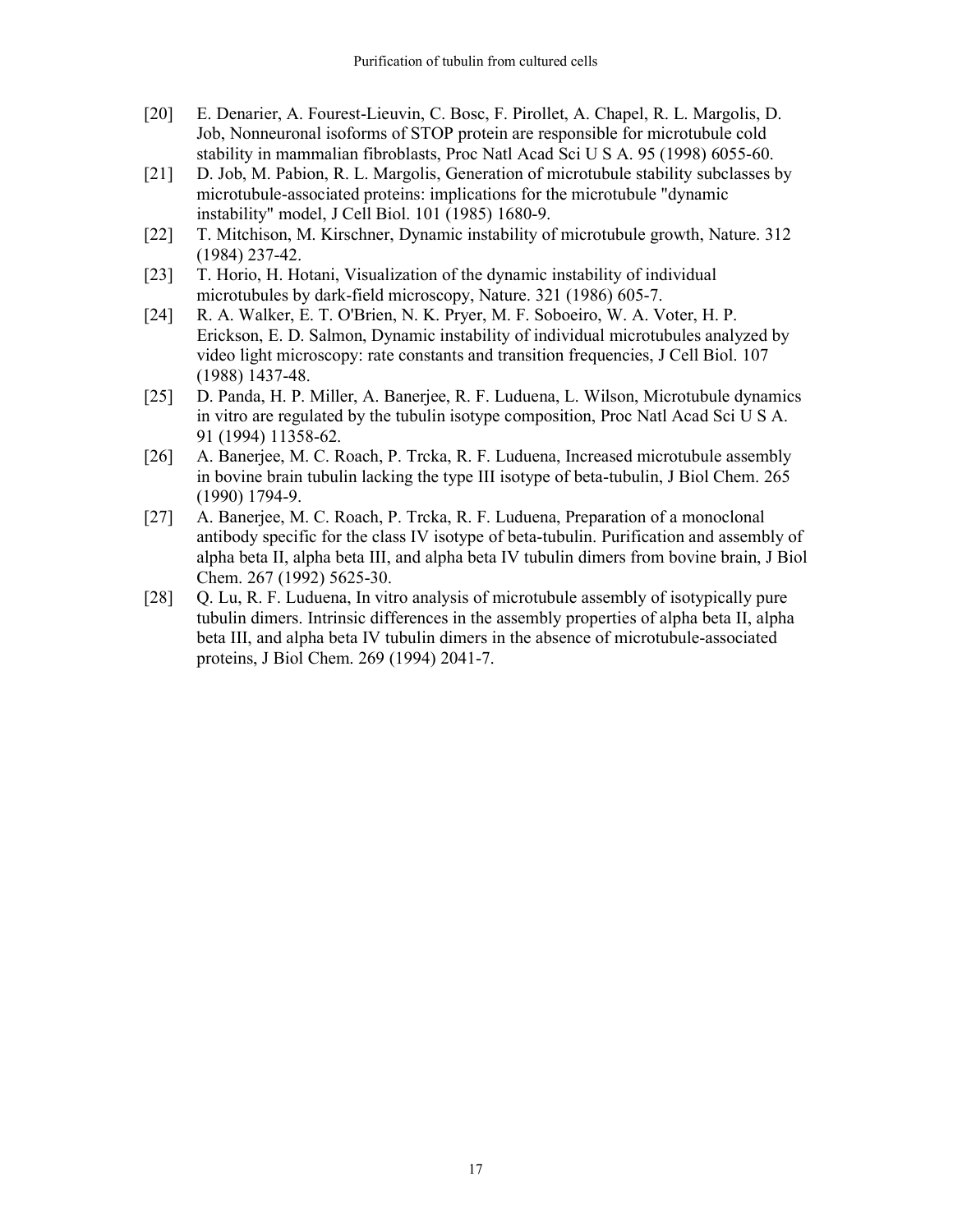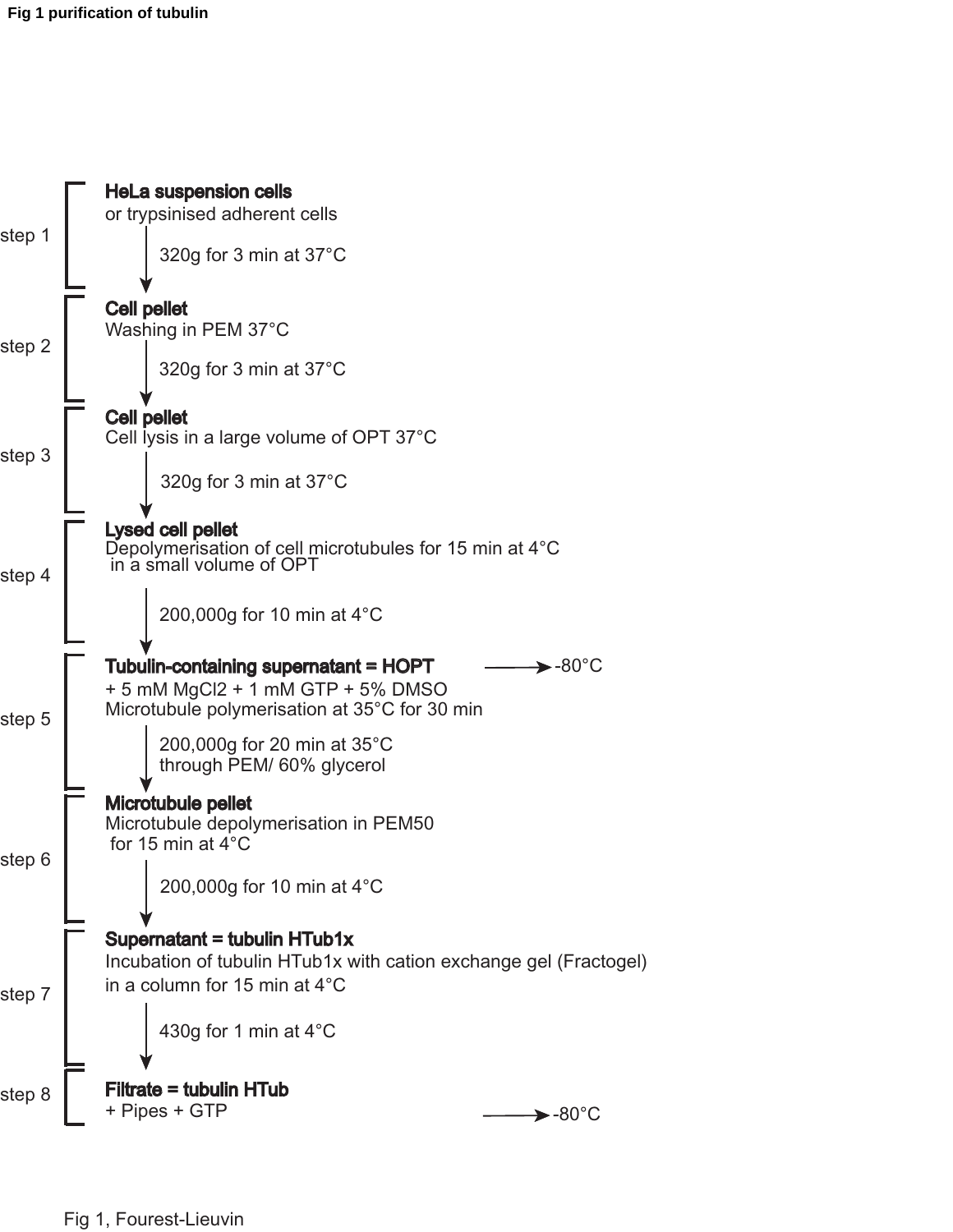**Fig 2 purification of tubulin** 

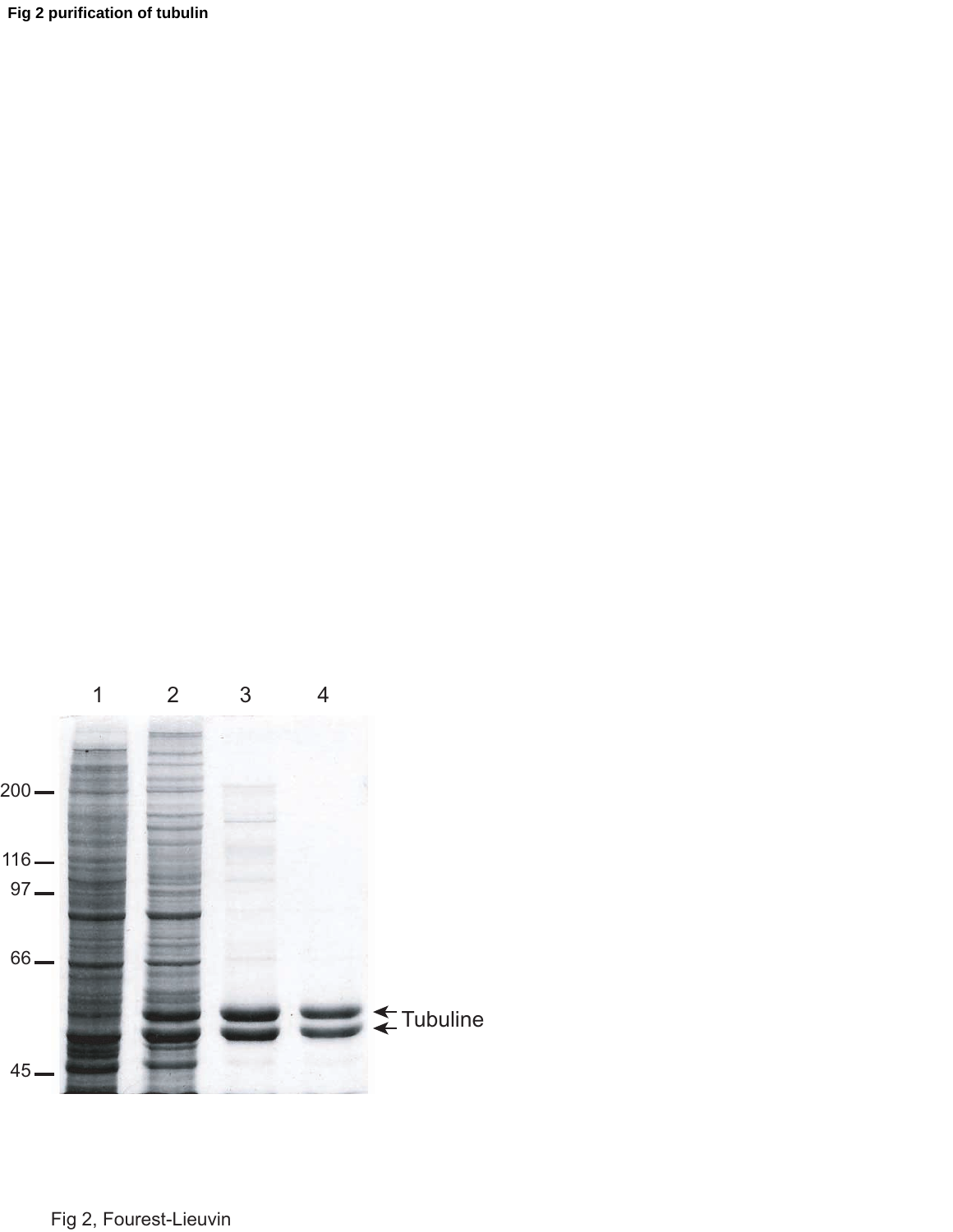

B

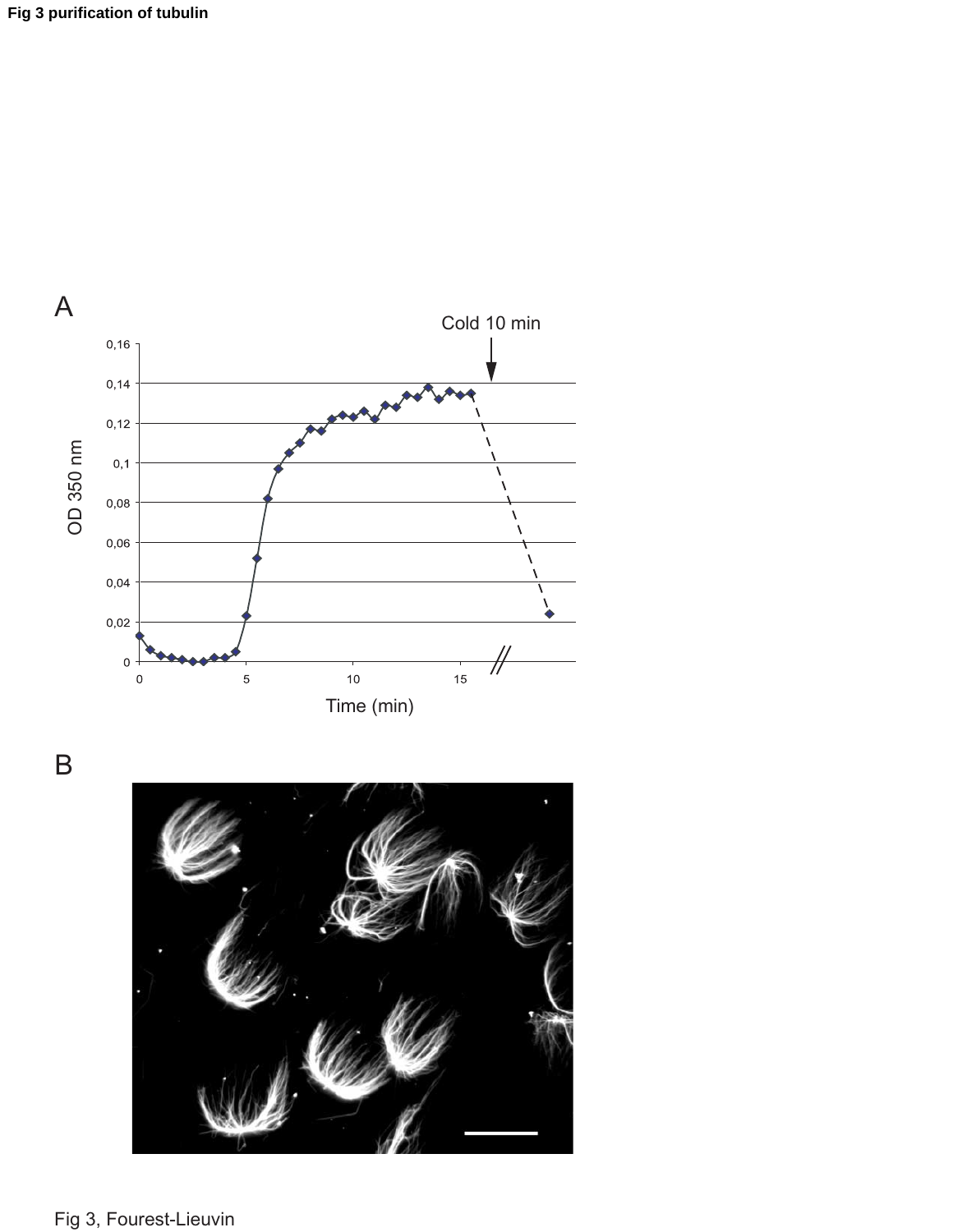